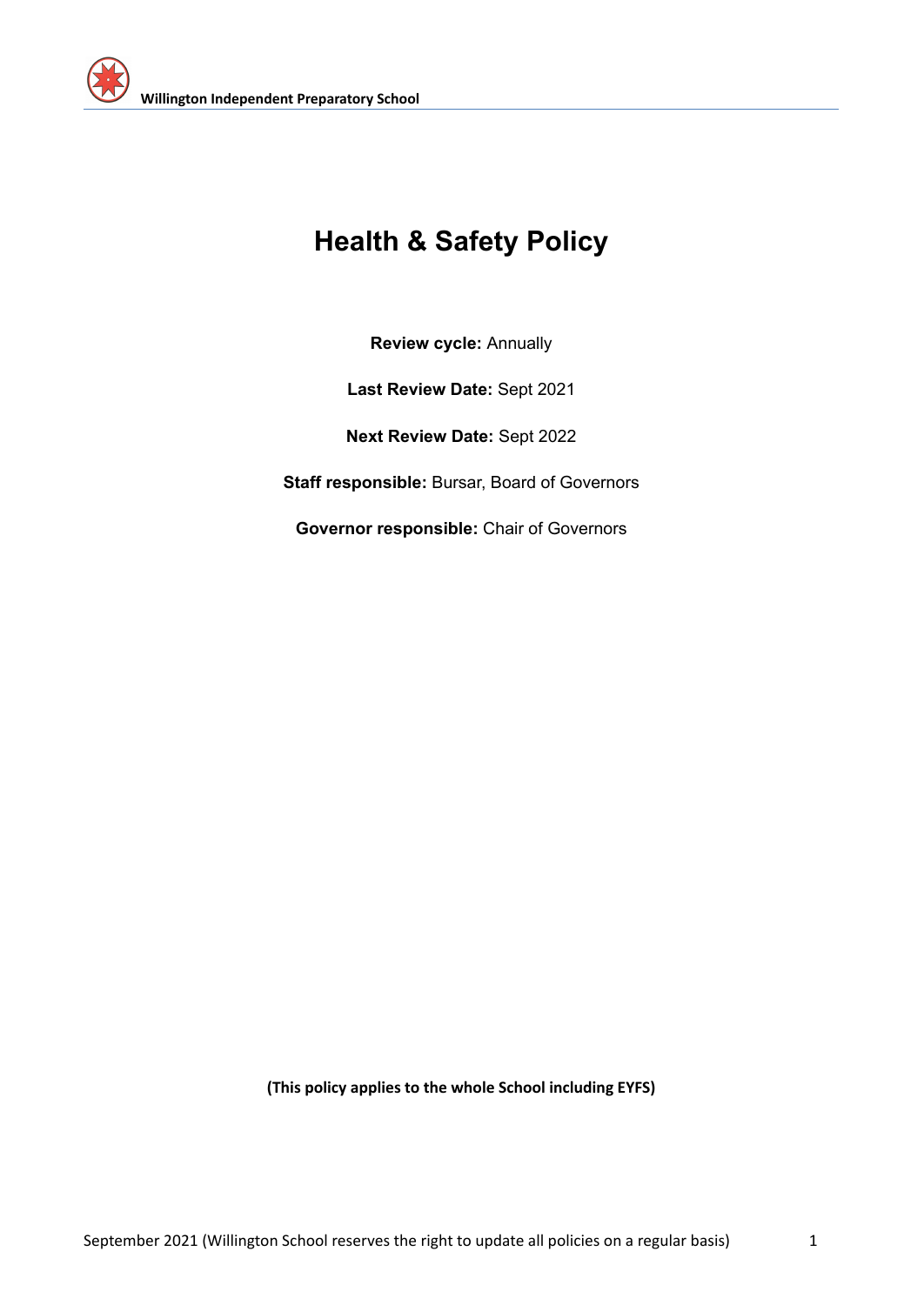

# **HEALTH AND SAFETY POLICY**

### <span id="page-1-1"></span>**CONTENTS**

[Part 1: Statement by the Governing Body](#page-1-0)

#### [Part 2: Organisation for Health and Safety For Willington Prep School](#page-4-0)

Board of Governors Headmaster Bursar Senior Leadership Team Premises Officer External health and safety Advisors School Risk, Complinace and Health and Safety Committee The Matrons All Staff

#### [Part 3: Arrangements and Procedures for Health, Safety and Welfare](#page-8-0)

Accident Reporting, Recording and Investigation Asbestos **Contractors** Curriculum Safety Drugs and Medications Electrical Equipment Fire Precautions and Procedures First Aid Hazardous Substances Housekeeping, Cleaning and Waste Disposal Handling and Lifting Jewellery Lettings/Shared Use of Premises Lone Working Maintenance/Inspection of Equipment Monitoring the Policy

[Appendix A - Asbestos Policy Guidance](#page-12-0) [Appendix B - Asbestos Management](#page-14-0)

# <span id="page-1-0"></span>**PART 1: STATEMENT BY THE GOVERNING BODY**

As governors of Willington Prep School we fully recognise our collective responsibility for providing, so far as is reasonably practicable, a safe and healthy school for all of our employees, pupils, contractors, visitors (including parents) and others who could be affected by our activities. In our role as employer we attach high priority to ensuring that all the operations within the school environment, both educational and support, are delivered in an appropriate manner. The governors are committed to promoting the welfare of all in our community so that effective learning can take place.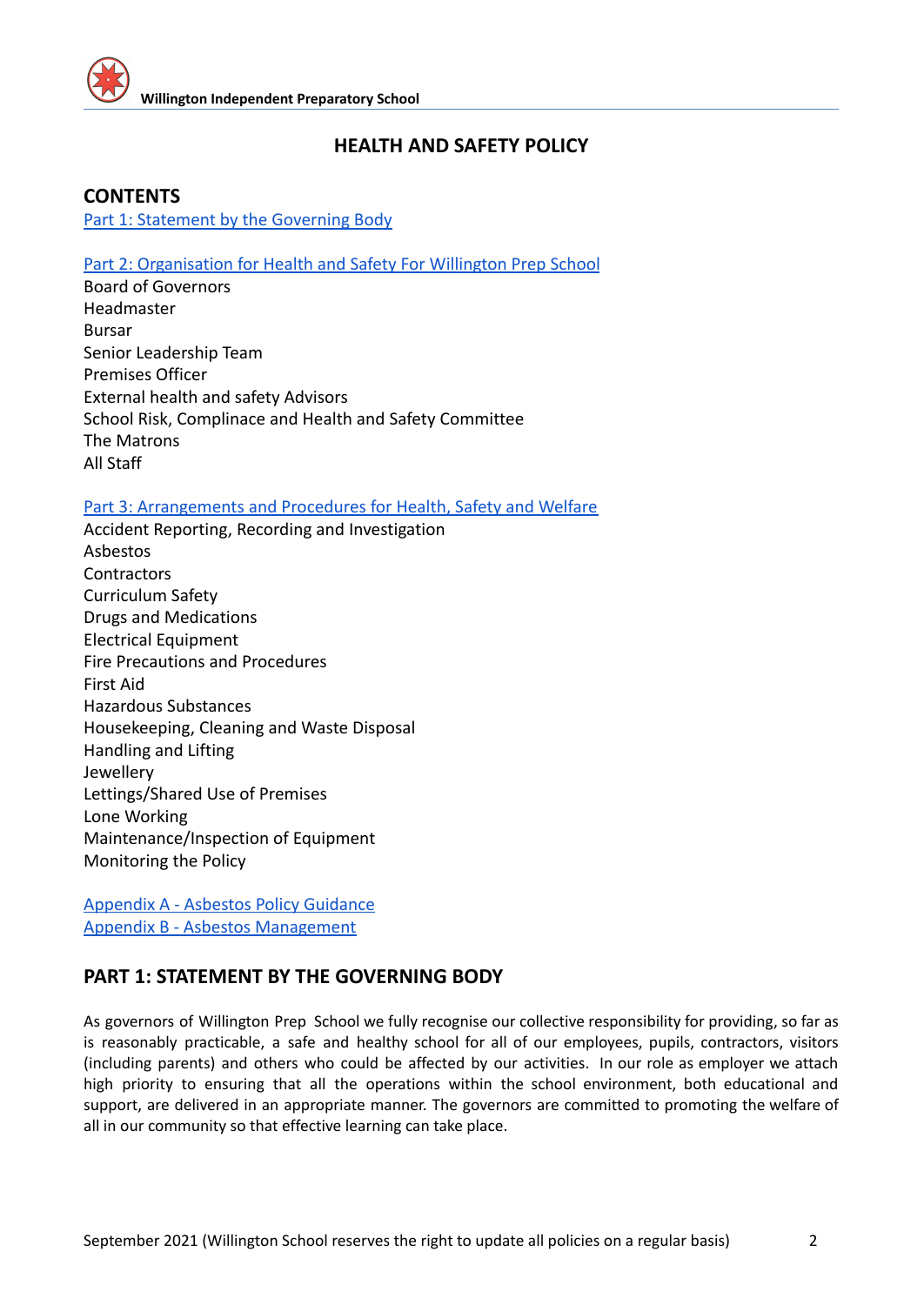We fulfil our responsibility as governors of Willington Prep School by appointing the Risk, Compliance and Health & Safety Committee with responsibility for overseeing health and safety as part of their general responsibilities for the upkeep and maintenance of the fabric of the estate and buildings.

Day-to-day responsibility for the operation of health and safety at the school is vested with the Headmaster. However, as governors, we have specified that that the school should adopt the following framework for managing health and safety:

The governors overseeing health and safety attends the meetings of the school's Risk, Compliance and Health & Safety Committee termly and receives copies of all relevant paperwork.

A report on health and safety covering: statistics on accidents to pupils, staff and visitors, staff training, fire drills, and all new or revised policies and procedures is tabled at each term's Risk, Compliance and Health & Safety Committee meeting.

The minutes of the Committee's discussion on health and safety are tabled at each meeting of the full Governing Board together with any other issues on health and safety that the committee chairman wishes to bring to the Board's attention.

The external fabric of the school, its plant, equipment and systems of work are surveyed and inspected regularly by competent professionals.

These reports (as per point above) are considered by the Risk, Compliance and Health & Safety Committee and its recommendations (together with other defects) form the basis of the school's routine maintenance programmes.

The school's adherence to health and safety in catering and cleaning of the food preparation and eating areas is subject to external inspection by the Environmental Health Officer (EHO). In addition, the Catering contractors arranges for a hygiene and safety audit of food storage, meal preparation and food serving areas three times a year, together with regular external deep cleaning and pest control services, and that the Bursar reports on all these aspects to the Risk, Compliance and Health & Safety Committee.

The school has fire risk assessments, carried out by a competent person which are reviewed every year for progress on completion of items in the action plan, and updated every three years, more frequently if significant changes are made to the interior of buildings or new buildings are bought or added. The Health and Safety Committee should review this risk assessment every time it is amended and submit a report to the Full Board.

The school has a competent person undertake a risk assessment for legionella every two years and a bi-annual water sampling and testing regime in place.

The school has a policy in place for the training and induction of new staff in health and safety related issues which should include Health and safety Awareness. Health and safety training that is related to an individual member of staff's functions, such as science technician, will be provided in addition to the 'standard' induction training. First aid training and minibus driver training are provided to any member of the teaching staff who is involved with trips and visits and to selected members of the non-teaching staff.

All members of staff are responsible for taking reasonable care of their own safety, that of pupils, visitors, temporary staff, volunteers and contractors. They are responsible for co-operating with the head, the bursar and other members of the Senior Leadership Team (SLT) in order to enable the governors to comply with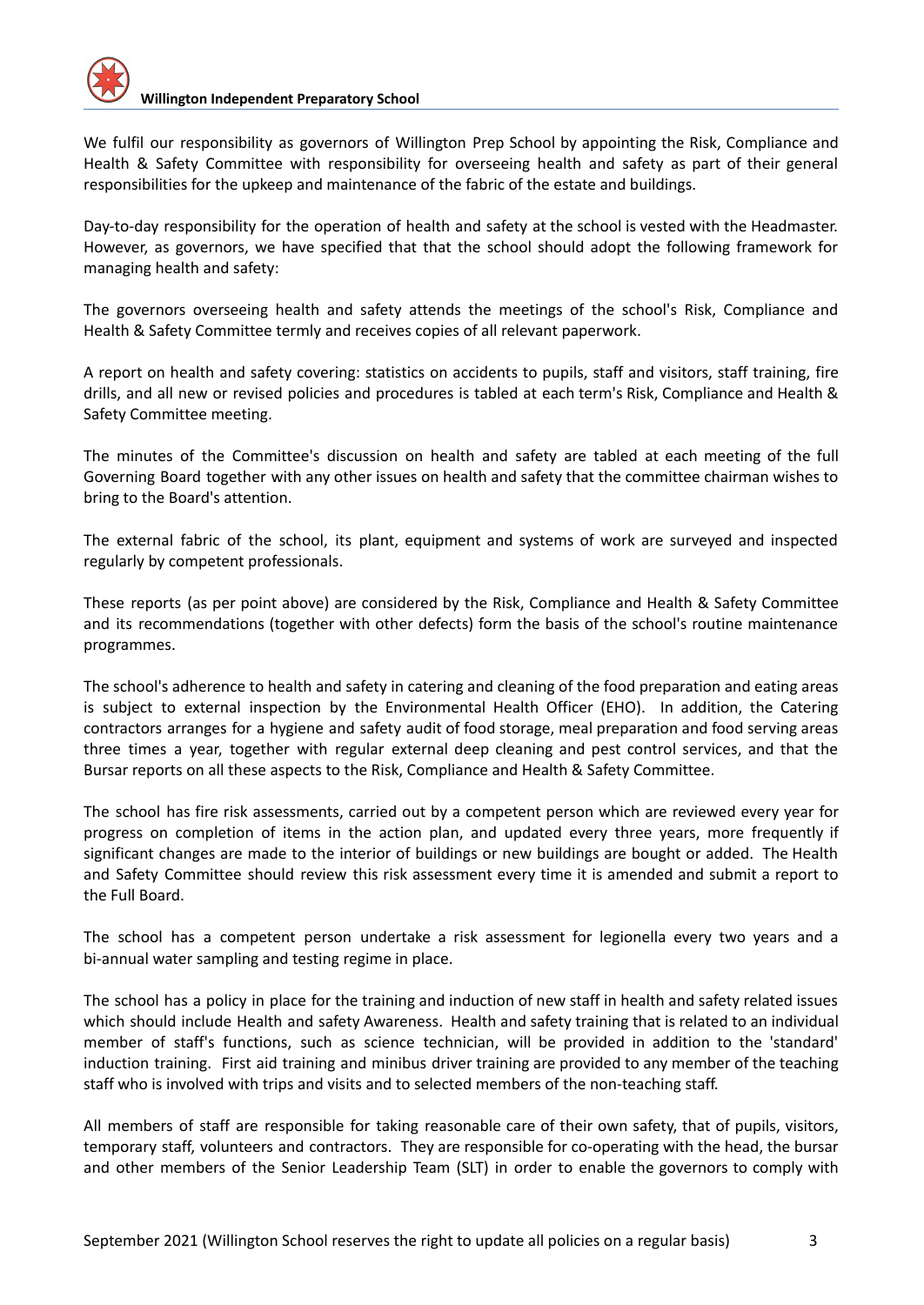

health and safety duties. Finally, all members of staff are responsible for reporting any significant risks or issues to the bursar.

All employees are briefed on where copies of this statement can be obtained on the School Hub. They will be advised as and when it is reviewed, added to or modified. Details of the organisation and arrangements for carrying out the policy are to be found in parts two and three of this document.

Signed:

Mr. Schwood

Chair of Governors **Headmaster Headmaster Date: 01/09/2021**

**Review period: Annual Reviewed by: Bursar**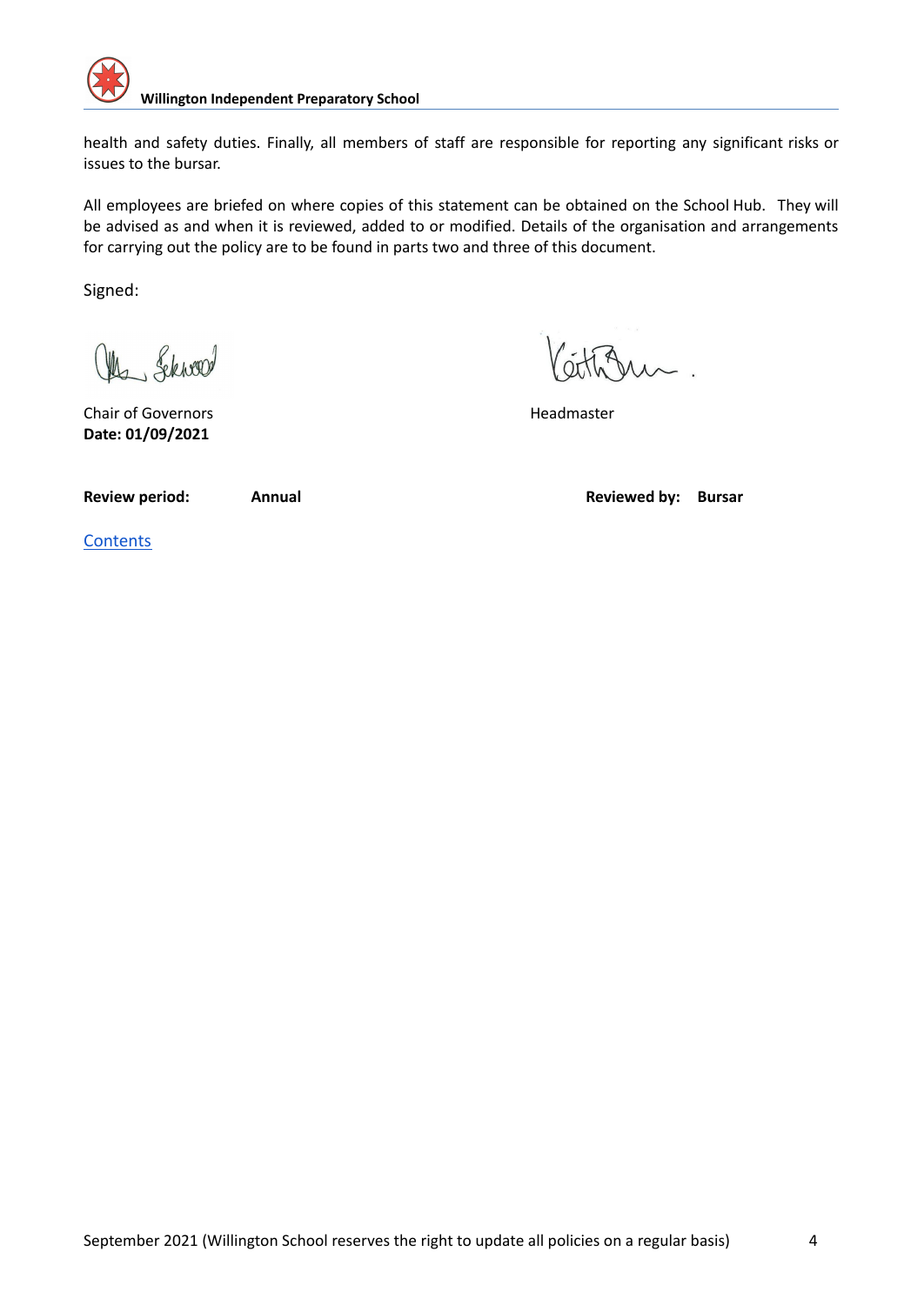

## <span id="page-4-0"></span>**PART 2: ORGANISATION FOR HEALTH AND SAFETY FOR WILLINGTON SCHOOL**

This part of the Policy deals with the organisation, planning, implementation, operational monitoring and management review of the Policy. It also covers the development of general policy and how we train our employees (and others) to carry out our activities.

#### **1. BOARD OF GOVERNORS ("THE BOARD")**

The Board has overall collective responsibility for health and safety within the School. It has a responsibility to ensure that health and safety issues are considered and addressed and that the Policy is implemented throughout the School. They will also make adequate resources available so far as is reasonably practicable, to enable legal obligations in respect of health and safety to be met. This will include ensuring the provision of sufficient training opportunities to staff to ensure they are able to work in a safe manner. Where appropriate, advice from a Competent Person will be sought to advise the School and tasks will be delegated to suitable employees in order to assist the Board in carrying out its duties. The Board will hold the Headmaster to account in respect of the requirements set out in this policy.

#### **2. HEADMASTER**

The Headmaster will have day to day responsibility for controlling health and safety within the school. This will include ensuring there are sufficient resources deployed to meet health and safety requirements. The Headmaster will have overall responsibility for ensuring that health and safety training is deployed as required. They will ensure that accidents are suitably and appropriately investigated and recorded. They will assist the Board in directing the overall management and development of the Policy, defining the aims of the Policy and communicating the responsibilities associated with the management of health and safety within the School. The Headmaster will also report to the Board on health and safety performance including an annual audit and will assist the Board in implementing changes in the Policy which the Board have approved. The Headmaster will be responsible for the implementation of an Major Incidents Policy (Critical Incident & Emergency Management Plan).

#### **3. BURSAR**

The Bursar will have delegated by the Headmaster the day to day management responsibility for ensuring that, so far as is reasonably practicable, arrangements are in place for:

- Safety and security
- Fire safety
- Electrical safety
- Gas safety
- Water quality
- Asbestos
- Emergencies
- Staff induction and training
- The appointment of competent contractors

They will also act as the School Safety Co-ordinator, whose duties will include:

- advising the Headmaster on maintenance requirements;
- co-ordinating advice from specialist safety advisors and producing associated action plans;
- co-ordinating and implementing training
- monitoring health and safety within the School and raising concerns with the Headmaster
- compliance with the Construction (Design and Management ) Regulations;
- reporting to the School Risk, Compliance and Health and Safety Committee.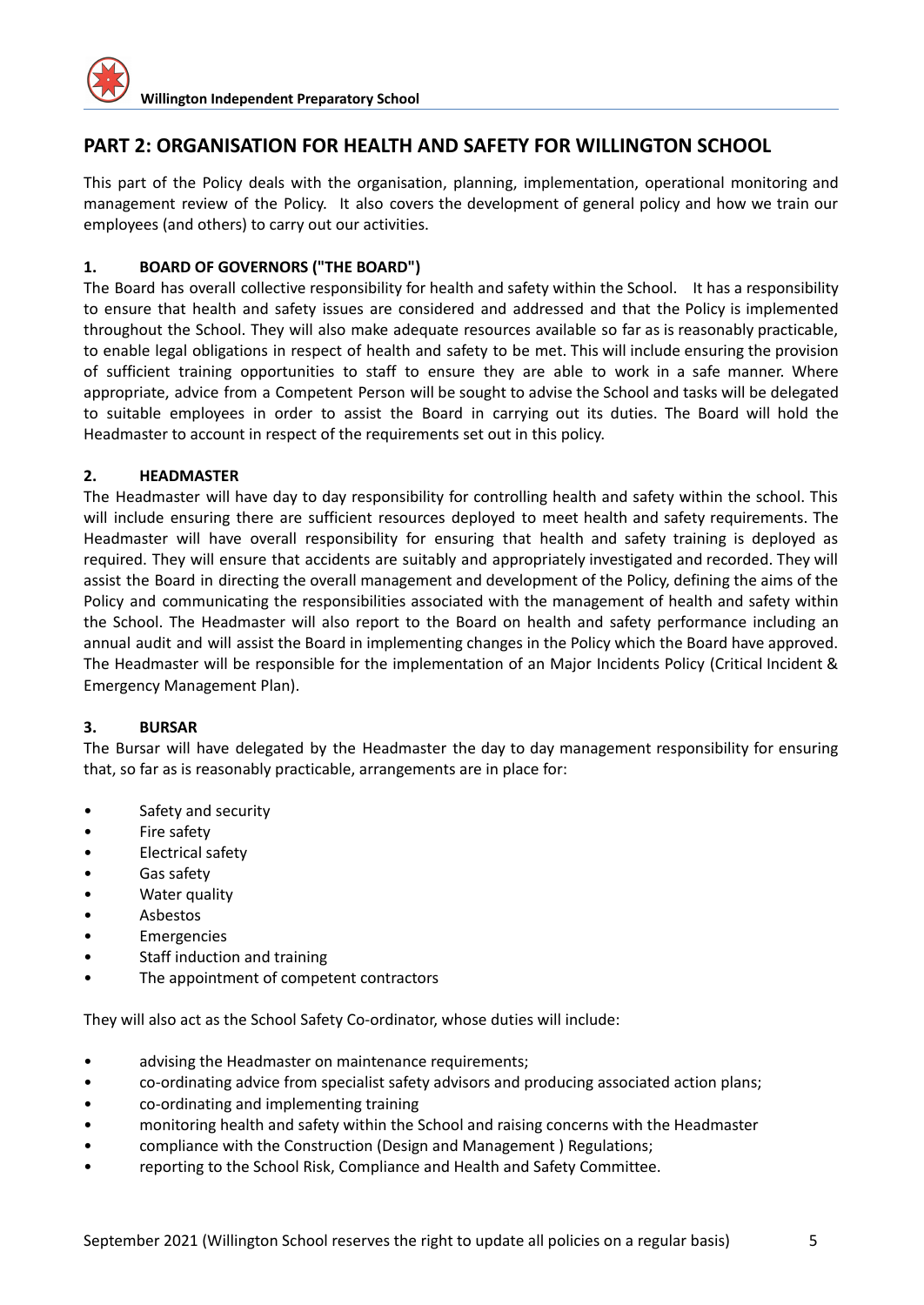

• Investigating accidents and incidents and recording the same and reporting, where necessary to the appropriate bodies.

#### **4. SENIOR LEADERSHIP TEAM**

The SLT will ensure, so far as is reasonably practicable, the health and safety of those affected by activities under their control and will delegate to teachers where appropraite. They are responsible for maintaining up to date risk assessments for areas under their control. Specific risk assessment requirements are:

- Science (including harmful substances and flammable materials)
- Sports activities Director of Sports
- Drama
- Art & DT (including harmful substances and flammable materials) Head of Art
- Music Director of Music
- Outdoor lessons
- Trips and visits Lead Teacher of the Trip or Visit
- •

They will also be responsible for identifying, organising (and maintaining records) of training that is relevant to their area of control.

#### **5. PREMISES OFFICER**

The Premises Officer will assist the Bursar with the implementation of the following:

• Building security.

Prevention of unsupervised access by pupils to potentially dangerous areas (in co-operation with others as appropriate).

- Registration and control of visitors and management of contractors..
- Site traffic movements.
- Maintenance of School vehicles.

• Testing arrangements, maintenance and records, including fire, electrical, gas, equipment, water quality, asbestos.

- Good standards of housekeeping, including drains, gutters etc.
- Control of hazardous substances for grounds maintenance activities.

#### **6. EXTERNAL HEALTH AND SAFETY ADVISORS**

The Bursar will arrange as appropriate for external consultants to advise on matters of health and safety within the School. Such provision may include:

- Engineers monitor and service the school's plant, equipment, including boilers, lifts and hoists annually.
- Gym and fitness equipment and design and machinery used in both design and technology and in the maintenance department are serviced annually.
- The school's adherence to health and safety in catering and cleaning is subject to external inspection by the Environmental Health Department. In addition, Thomas Franks arranges for:
	- a hygiene and safety audit of food storage, meal preparation and food serving areas three times a year.
	- the professional deep cleaning of all equipment, high level cleaning of all cooking, food preparation and storage surfaces, areas etc twice a year.
	- appropriate pest control measures to be in place.
- The school has a suitable and sufficient fire risk assessment which is reviewed annually for items in the action plan and updated every three years, or when significant changes are made to the interior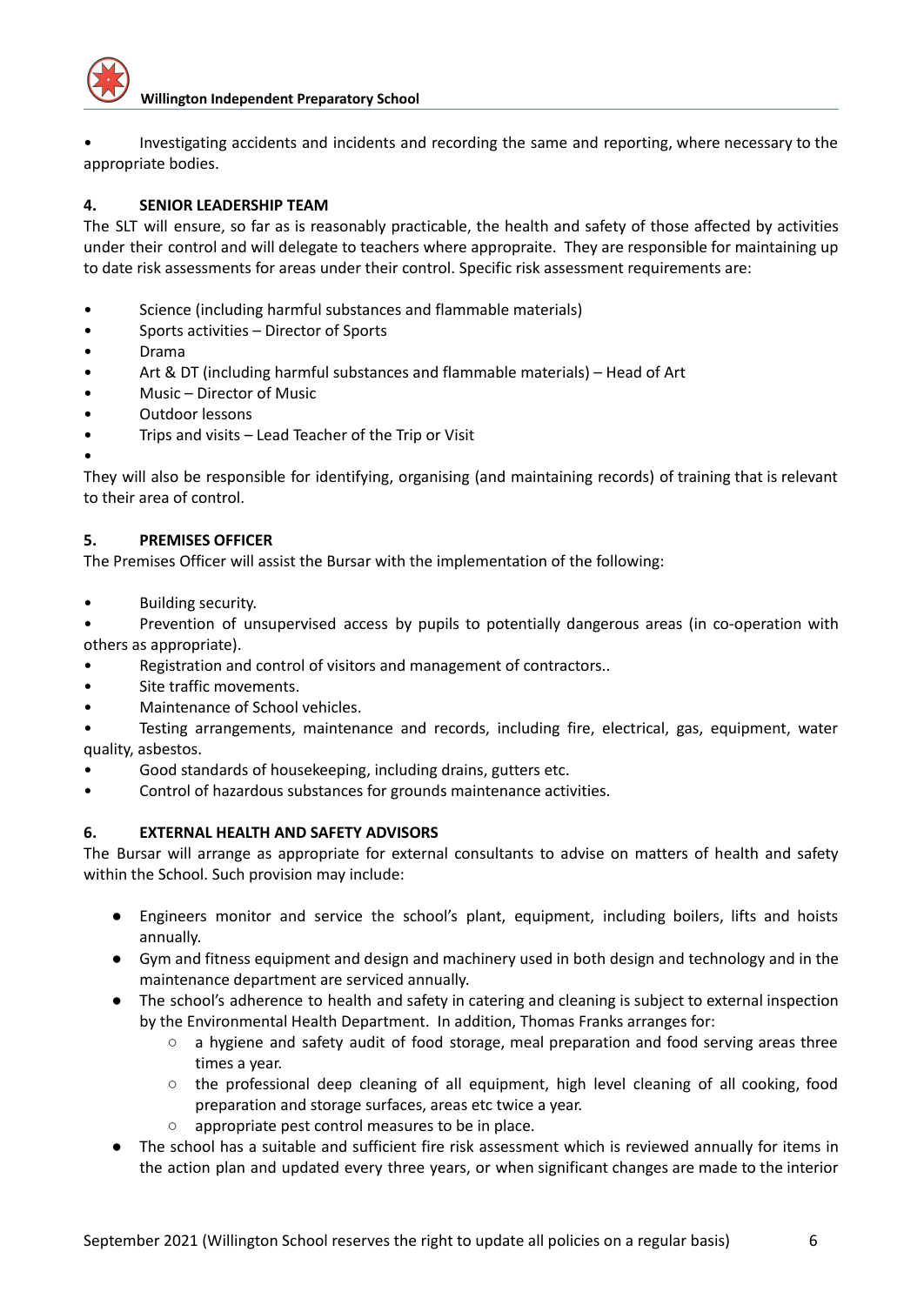

of buildings, or new buildings are bought or added.

- In addition to the weekly fire alarm tests, the alarm system, together with all smoke detectors, emergency lighting, and extinguishers are tested at least annually by a qualified contractor.
- The school has a suitable and sufficient risk assessment for legionella every two years and a bi-annual water sampling and testing regime in place.
- The school maintains an asbestos register and the bursar is responsible for ensuring that it is kept up-to-date and for any sampling or removal before major works takes place. They are also responsible for the maintenance of an asbestos management plan. Contractors are required to sign the Contractors register to confirm they have been fully briefed about the Asbestos status at the school before starting work.
- The school has current electrical test certificates for all its buildings. It uses NICEIC qualified electrical engineers to inspect and maintain its electrical installations .
- All work on gas boilers and appliances is carried out by registered Gas Safe engineers.
- A competent Contractor is appointed in order to ensure compliance with the Construction (Design and Management) (CDM) Regulations 2015 whenever construction work is undertaken.

#### **7. SCHOOL RISK, COMPLIANCE AND HEALTH AND SAFETY COMMITTEE**

The Committee will meet once a term, and will be chaired by the Bursar. The Governors who are responsible for overseeing health and safety will attend these meetings. The other members of the Committee will be:

- Headmaster
- Deputy Heads
- Director of Sports
- Director of Music
- Head of IT
- Head of Art
- SENCO
- Premises Officer
- Matrons

The role of the Committee is to:

- discuss matters concerning health and safety, including any changes to regulations;
- monitor the effectiveness of health and safety within the school;
- review accidents and near misses, and discuss preventative measures;
- review and update risk assessments;
- discuss training requirements;
- monitor the implementation of professional advice;
- review the safety policy guidance and updating it;
- assist in the development of safety rules and safe systems of work;
- monitor communication and publicity relating to health and safety in the workplace;
- encourage suggestions and reporting of defects by all members of staff.

#### **8. THE MATRONS**

The Matrons will be responsible for:

Overseeing the First Aid [procedures](https://docs.google.com/document/d/1re_k11HLquLwsQZ_fYVW16xLe3fhPeRw/edit) and ensuring that all accidents, dangerous occurences and near misses are reported on the school's Accident, Incident and Near Miss form.

• Maintaining an accident spreadsheet and reporting to the Bursar.

• Keeping statistics and preparing summary reports for the School Risk, Compliance and Health and Safety Committee.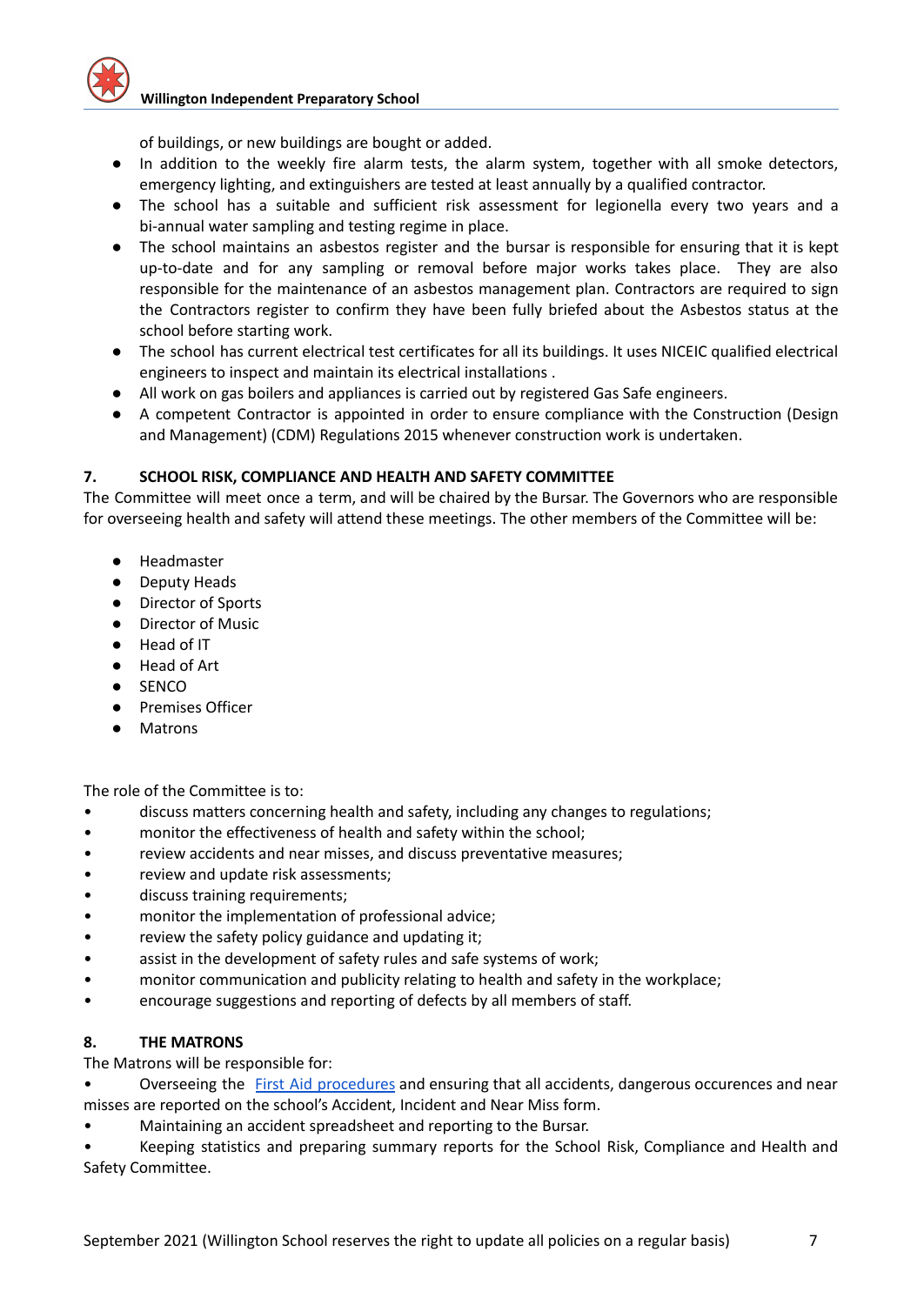

- Escorting pupils to hospital (and informing their parents).
- Checking that all first aid boxes and eye wash stations are replenished.

#### **9. ALL STAFF**

The cooperation of all staff is essential to the success of the Policy and the School requests that staff should notify hte Premises Officer via the Maintenance Ticket System on the Staff Hub of any hazards to health and safety which they notice and of any suggestion they wish to make regarding health and safety. Staff are required to:-

- follow the Policy;
- take reasonable care for the health and safety of themselves and others who may be affected;

follow requirements imposed on the school or any other person under health and safety law and co-operate fully so as to enable the duties upon them to be performed;

• carry out all reasonable instructions given by managers / senior staff;

make proper use of anything provided in the interests of their health and safety such as protective equipment. Reckless or intentional interference with such equipment will potentially be regarded as a dismissible offence;

• comply with any reasonable request made by any of the persons named above in relation to the fulfilment of their duties.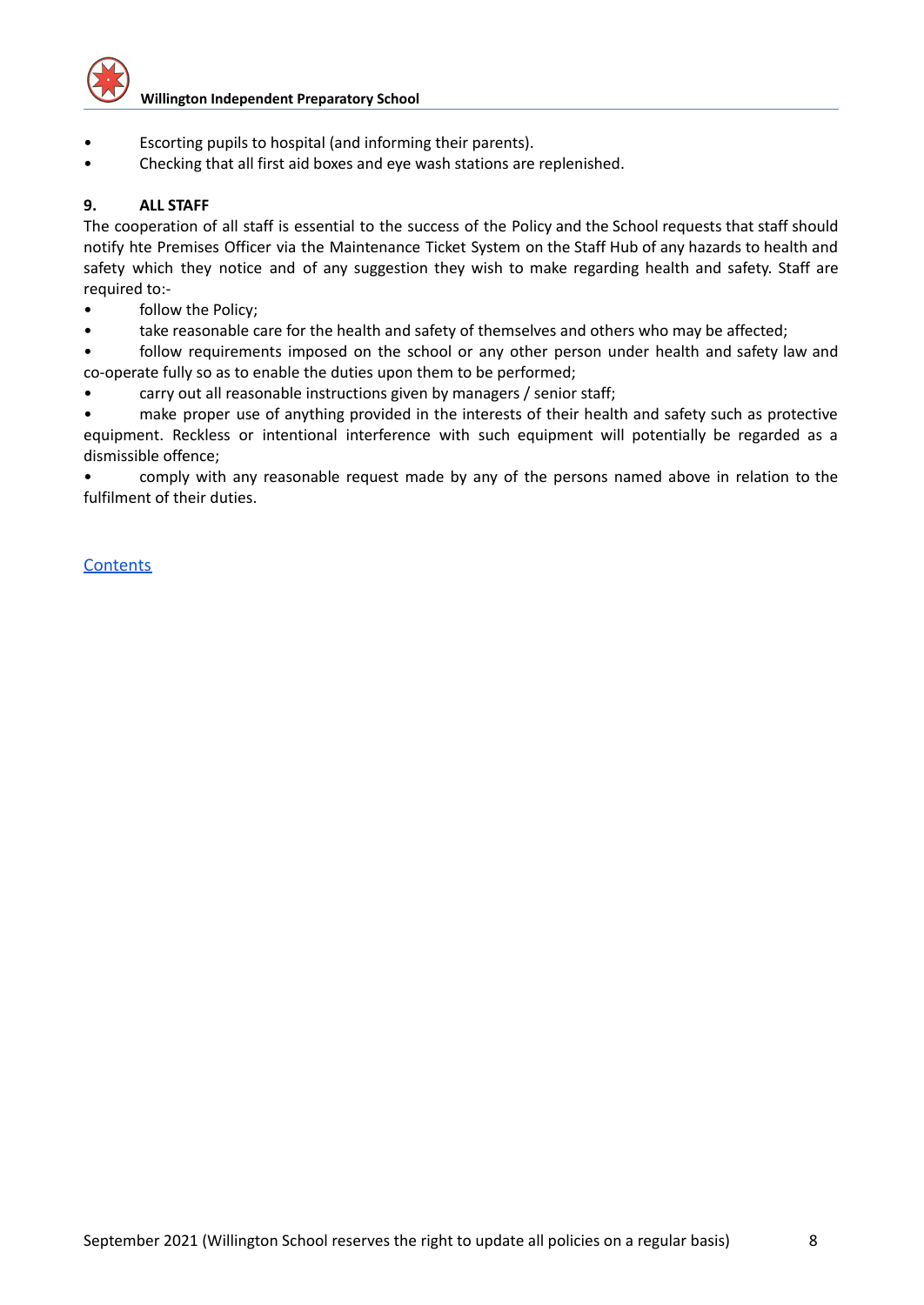# <span id="page-8-0"></span>**PART 3: ARRANGEMENTS AND PROCEDURES FOR HEALTH, SAFETY AND WELFARE**

The following procedures and arrangements have been established within our school to eliminate or reduce health and safety risks to an acceptable level and to comply with minimum legal requirements:

#### **Accident Reporting, Recording & Investigation**

- All accidents, near misses or injuries are recorded on the Accident, Incident and Near miss Forms available on the Staff hub.
- All accidents, near misses and incident records are stored according to the School's Data Protection Policy.
- Any accidents or injuries resulting in the casualty going home are investigated and/or reviewed by the Bursar.
- The Bursar will inform Governors of all accidents of a serious nature and any dangerous occurrences and where applicable follow the requirements of current legislation (RIDDOR 1999).

#### **Asbestos**

- Work involving lead or asbestos is not to be carried out under any circumstances without reference in the first instance to the Bursar or Headmaster.
- The Asbestos Survey Record is held by the Bursar. Reference is made to this document before commencement of building work and brought to contractor's attention when appointing them.
- Please see Appendix A for the Asbestos Policy Guidance and Appendix B for Asbestos Management Plan.
- $\bullet$

#### **Contractors**

● Contractors working within the school are required to comply with the working rules as issued by this school. Any breach of these rules is to be reported to the Bursar.

#### **Curriculum Safety [including out of school learning activity/study support]**

- Teaching Staff must ensure safe working procedures are identified as part of lesson planning and check pupils' understanding of these procedures during communication of the learning objective.
- All staff that arrange or actively participate in school visits or out of school activities must complete a risk assessment for the activity.

#### **Drugs & Medications**

- The school follows guidance produced by the Department of Children, Schools and Families (DCSF).
- Medicines should only be taken to school when essential; that is where it would be detrimental to a child's health if the medicine were not administered during the school day.
- Any medication brought into School must be taken to the School Office with correct/complete information recorded and the school's parental agreement form to administer medicines.
- Medication is stored in a safe place and away from children's reach except for emergency medicines, such as asthma inhalers and adrenaline pens, which should be readily available for prescribed children.
- The school only accepts medicines prescribed by a medical practitioner.
- Non-prescribed medicine is only administered where there is specific prior written permission from the parents under exceptional circumstances.
- Staff are made aware of the special needs of children suffering from asthma, diabetes, epilepsy, etc and a health care plan developed involving parents and relevant health professionals.
- A record of medicines administered is maintained in the Medication Authoristation Folder.
- The school will provide appropriate training to administer medication e.g. epipen training, in collaboration with local health services.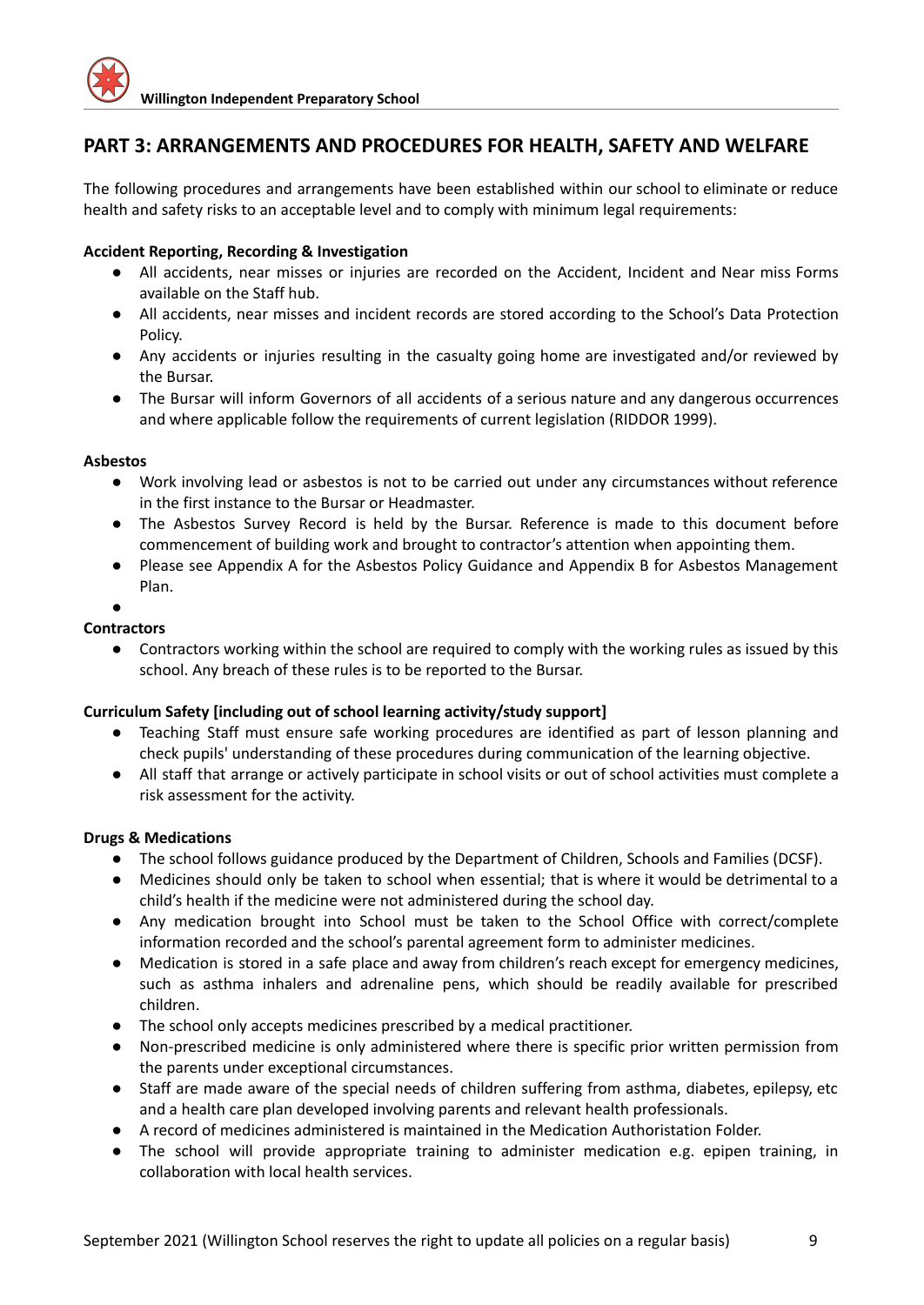

Parents are responsible for ensuring that date-expired medicines are collected/ returned to a pharmacy for safe disposal and replaced where necessary.

#### **Electrical Equipment [fixed & portable]**

- A visual check of electrical items must be made prior to use
- Only authorised and fully qualified personnel are to install, repair or attempt to repair electrical equipment
- Electrical equipment that is known to be, or suspected of being faulty, must not be used until repair has been affected, and disposed of if it cannot be repaired.
- Faulty electrical equipment should be reported to the Premises Officer and/or the Bursar to arrange inspection/repair by a competent individual using the Maintenace Ticketing System.
- Portable appliance testing (PAT) is completed by the Premises Officer and in accordance with HSE guidelines. An inventory of items tested is held by the Premises Officer.
- Personal items brought to school must be approved by the Premises Officer who will carry out PAT testing on the item.
- ●

#### **Fire Precautions & Procedures (and other emergencies)**

- Fire Drill Procedures are posted in all buildings and each room has a printed notice clearly identifying the evacuation route and assembly area to be used.
- All staff are responsible for knowing the location of fire points and fire exits. They should also know the location of the assembly point in the event of fire.
- The most important part of fire control is prevention. It is with this in mind that all staff are to be conversant with the fire potential of materials and substances that they use and should exercise maximum care in their use, especially those marked flammable.
- Fire evacuation procedures, fire safety training and fire alarm testing is to be carried out in accordance with current legislation.
- Fire extinguishers are checked by a competent person annually.
- Emergency lighting and Fire Alarm servicing and testing are checked by a competent person bi-annually.
- The Bursar ensures that fire drills are carried out termly, and a competent person completes a fire risk assessment which is reviewed regularly.

#### **First Aid**

- Please also see the First Aid policy for further information.
- All front line and selected staff within EYFS staff receive paediatric first aid training and this is updated every three years.
- First Aid Boxes are located in the School Office and their contents should be checked at least termly. The Matrons are designated First Aiders and are responsible for their checking and restocking.
- The designated Matrons will summon/instruct someone to call an ambulance and will usually accompany children to hospital in the absence of the parents/guardians.
- Waste resulting from first aid treatment is disposed in the sanitary bin located in the staff toilet.
- Staff have access to protective disposable gloves and take care when dealing with spillages of blood or other body fluids and disposing of dressings
- Arrangements for first aid provision, for after school activities and school trips/off-site activities are the responsibility of the Teacher in charge.

#### **Hazardous Substances**

- When using harmful substances, whether they are material or chemical substances, all staff must ensure that adequate precautions are taken to prevent injury to health.
- All new materials or chemical substances must be have a COSHH (Control of Substances Hazardous to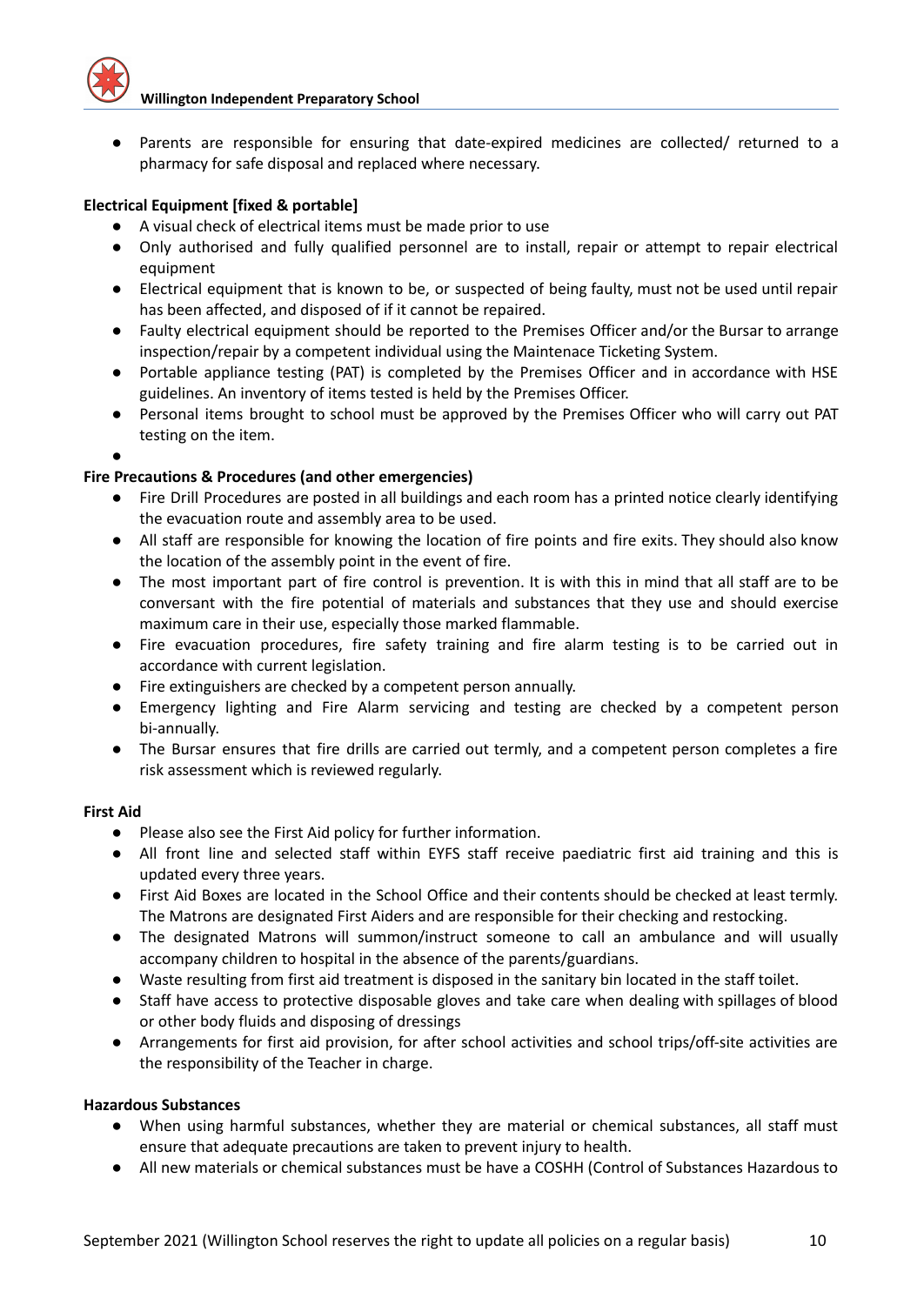

Health Regulations 1994) Assessment and clearance given by the Bursar prior to use. The user is to be in possession of a Safety Data Sheet.

#### **Housekeeping, Cleaning & Waste Disposal**

- Tidiness, cleanliness and efficiency are essential factors in the promotion of health and safety.
- Accidents can be prevented by all staff following the guidelines listed below:
	- Keep corridors and passageways unobstructed
	- Ensure shelves in storerooms are stacked neatly and not overloaded
	- Keep floors clean
	- Do not obstruct emergency exits

#### **Handling & Lifting**

- Staff are not to lift, drag, push or carry heavy or awkward loads, over 10kg, unless training has been undertaken and risk assessments carried out.
- Health and safety information and advice is available on all aspects of health, safety and welfare from the Bursar.

#### **Jewellery**

● The wearing of jewellery apart from stud earrings is not permitted by children in school. This message is communicated to all pupils by Teachers and parents via the application process.

#### **Lettings/Shared Use of Premises**

- The conditions of hire are agreed and outlined on the School's terms and conditions document and the hirer briefed on the location of telephones, fire escapes routes, fire alarms and fire fighting equipment.
- A representative of the school either remains on site or on call during the period of hire.
- Emergency contact details of the school's representative are provided to the hirer.
- Organisations hiring must have their own public liability insurance.

#### **Lone Working**

- All staff should avoid lone working wherever possible by arranging for a colleague to also be on site.
- Anyone lone-working on a regular basis is advised to carry a personal mobile phone.
- Please refer to the Lone Working Policy in the **Staff [Employment](https://docs.google.com/document/d/1pzflroaIauU2qIhdfk7rMvbO0YkzmOLw/edit#bookmark=id.qjb9bskwdcm7) Handbook**.

#### **Maintenance / Inspection of Equipment**

- Class Teachers should check all PE apparatus before use and report any damaged or unsafe equipment to the Premises Officer. Faults must be remedied or the equipment removed from service
- Regular or cyclical inspections are carried as follows by a competent person and records maintained:
	- Portable Appliance Testing annually or as per HSE guidelines
	- Intruder Alarm System bi-annually
	- Fire Alarm System bi-annually
	- Emergency Lighting bi-annually
	- Fire fighting equipment annually
	- Fixed outdoor equipment and PE apparatus annually
	- Gas boilers Gas certificate annual
	- $\bullet$  Fixed wiring  $-5$  yearly
	- Legionella Water checks monthly (internal), bi-annually (external)
	- Air Coniditoners annually
	- Minibus Safety Checks at every use (internal), termly (external)
	- Lift annually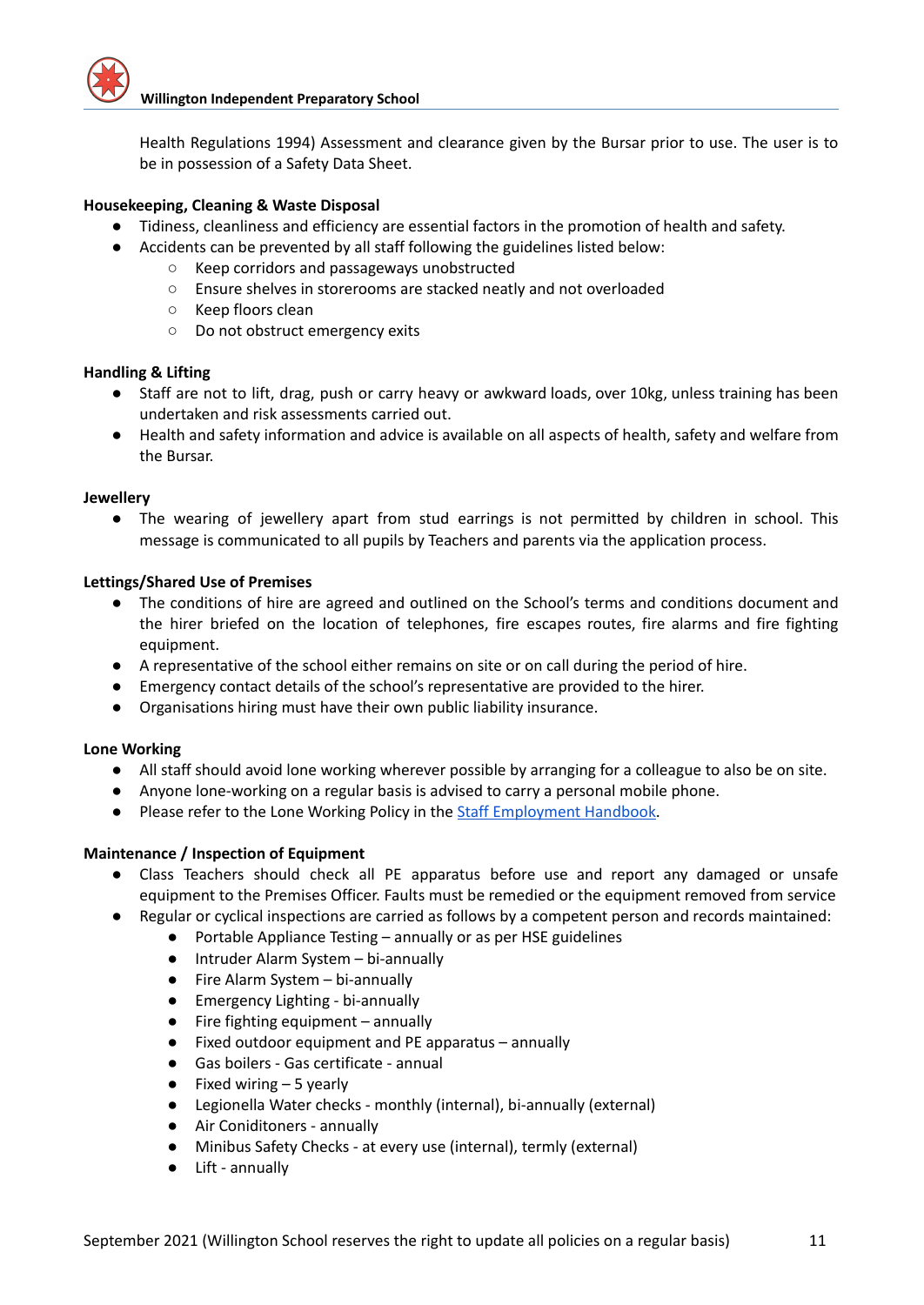

● All staff must check access equipment prior to use and report or remove any defective items from use. Staff must only use ladders if trained to do so.

#### **Monitoring the Policy**

- Termly Risk, Compliance and Health and Safety Committee meetings with a report from the Bursar. Informal inspections by the Premises Officer during opening and locking procedures.
- The Bursar together with the Risk, Compliance and Health and Safety Committee will identify accident trends for corrective and preventive action.
- The Headmaster is responsible for implementing the Health & Safety policy and staff are informed of their responsibilities through induction training and regular reporting at staff meetings.

#### **Review period: Annual Reviewed by: Bursar**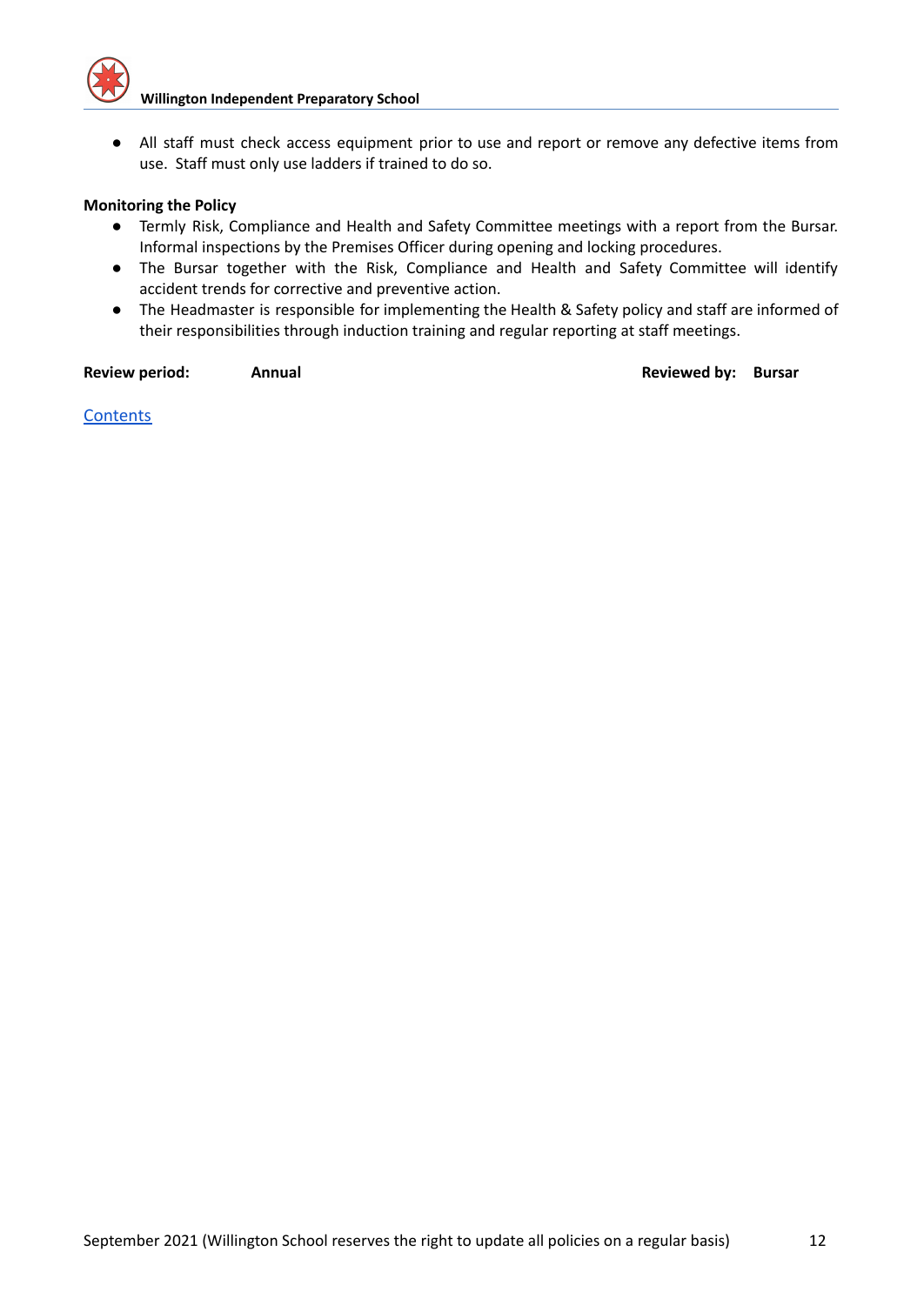

<span id="page-12-0"></span>Appendix A - Asbestos Policy Guidance

#### **1.1 Scope**

This guidance is applicable to all of those on school premises who may come into contact with asbestos.

#### **1.2 Objectives**

1.2.1 To ensure that foreseeable working activities where individuals have the potential to come into contact with asbestos are identified.

1.2.2 To ensure that suitable and sufficient risk assessments are in place where significant risks have been identified.

1.2.3 To ensure that suitable control measures are put in place to protect the health, safety and welfare of those who may be affected by the School's undertaking.

1.2.4 To ensure that an appropriate programme of recording the location of asbestos and monitoring it is in place and that the Control of Asbestos Regulations 2012 are complied with.

#### **1.3 Guidance**

1.3.1 The School will be the dutyholder as specified in the Control of Asbestos at Work Regulations 2002 ("CAW"). The Head Master/Mistress will have day to day responsibility for asbestos the management of which will be delegated to the Bursar.

1.3.2 It is the School policy that no employee or other person for whom the School is responsible should, so far as is reasonably practicable, be exposed to asbestos (except in the case of an approved asbestos surveyor or licensed removal contractor).

1.3.3 Where asbestos exists or is suspected in any of the School campus, an asbestos risk assessment will be conducted by specialist surveyors to identify asbestos containing materials. The Bursar will arrange for this to take place with assistance with the Premises Officer.

1.3.4 Records of asbestos surveys will be maintained for each property where the School is the Dutyholder showing the location, type and condition of the asbestos and recorded on the Asbestos Management plan. The Bursar will be responsible for the upkeep of the plan.

1.3.5 Details of the asbestos sumary will be made available to all occupants of the building and visiting contractors (as required).

1.3.6 Where asbestos exists, and risk assessments indicate a high asbestos hazard, warning signs will be displayed.

1.3.7 An asbestos management plan will be formulated [by an external competent person], in conjunction with the Bursar to either:-

- encapsulate any asbestos present and monitor its condition: or
- have the asbestos removed by a licensed contractor.
- the plan will specify:
	- who is responsible for managing the asbestos
	- responsibility for the asbestos register
	- the schedule for monitoring the condition of the materials
	- the associated channels of communication
	- the Bursar will have responsibility for the management of the plan

1.3.8 Where any work is likely to involve contact with asbestos containing materials, the Bursar will

appoint an HSE licensed contractor to undertake the works.

1.3.9 Where any refurbishment work is required in a building that contains asbestos, the School may need to commission a refurbishment and demolition survey which will give a more detailed understanding of the asbestos present in the building.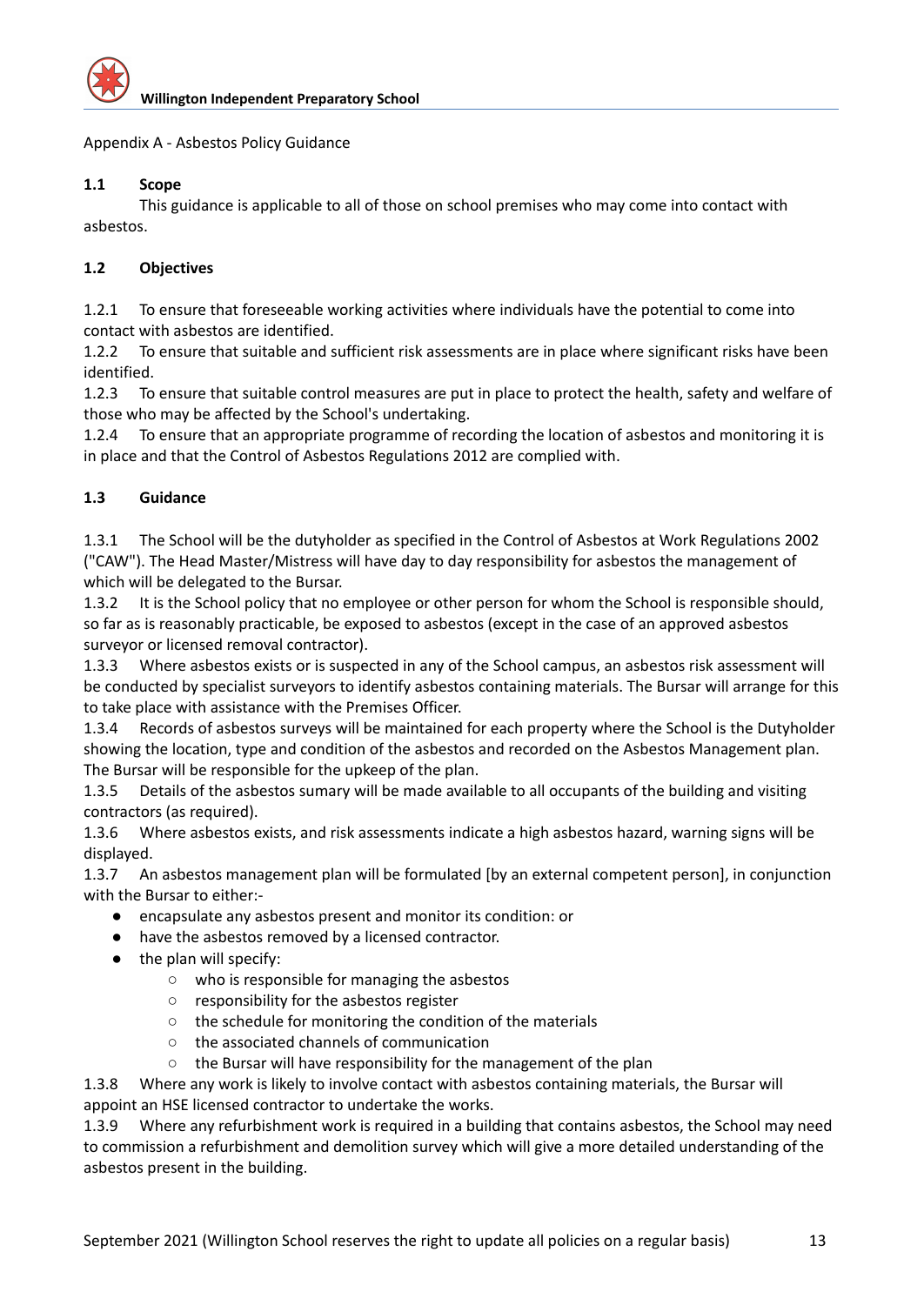

1.3.10 Where any School employees may undertake activities where asbestos could be disturbed, they will be provided with awareness training so that they understand the dangers and steps to take if they are accidentally exposed.

1.3.11 Where an employee / contractor / pupil believes they have discovered asbestos they should contact the Bursar immediately so that appropriate action can be taken.

1.3.12 Detailed guidance is contained in the Education & Skills Funding Agency document "Managing asbestos in your school" (February 2017)

#### **Legal Requirements & Education Standards**

References:

A: Commentary on The Regulatory Requirements, Part 3 (www.isi.net)

B: Control of Asbestos at Work Regulations 2012, Approved Code of Practice (www.hse.gov.uk)

C: Health and Safety at Work" Section H of the ISBA Model Staff Handbook,

D: "Health and Safety and Welfare at Work" Chapter N of the ISBA Bursar's Guide

E: "Insurance" Chapter K of the Bursar's Guide by HSBC Insurance Brokers Ltd

F: Guidelines for Environmental Design in Schools" DCSF Guidance (www.gov.uk/dfe)

G: Education & Skills Funding Agency - Managing asbestos in your school, Feb 2017

H: Managing asbestos in schools outside local authority control (www.hse.gov.uk)

I: Asbestos management - checklist for schools (www.hse.gov.uk)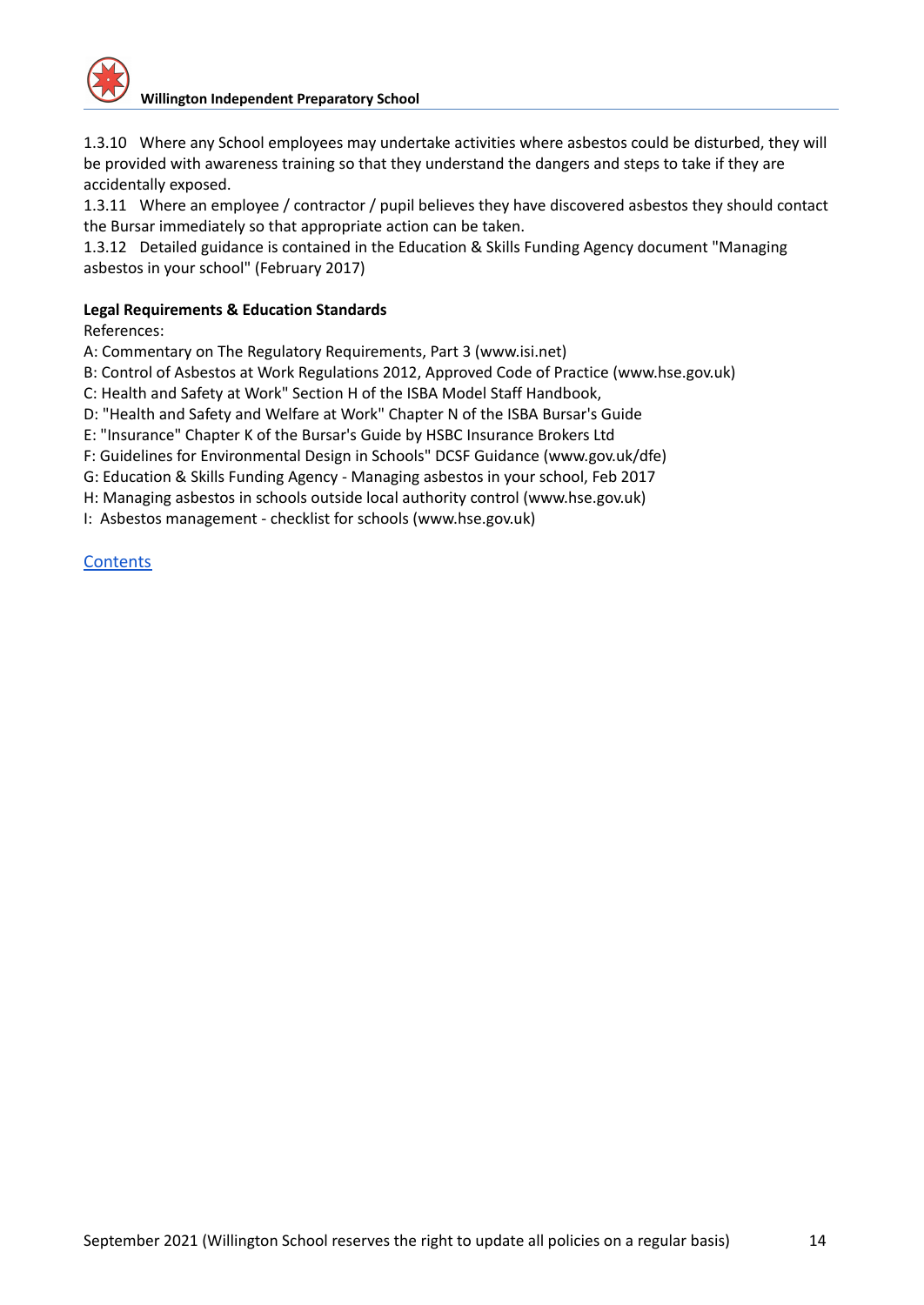

<span id="page-14-0"></span>Appendix B - Asbestos Management

#### **ASBESTOS MANAGEMENT PLAN – Updated 21/07/2021**

#### Building Summary

1. The property was constructed in the latter part of the 19<sup>th</sup> Century using traditional building methods. It was purchased by Willington School Foundation Ltd in 1990 and converted into a single-sex prep school for boys aged 4 to 13. Development projects have been carried out in 2000, 2007, 2014/15, 2017/18 and (including a new co-ed Nursery and a new temporary kitchen) in 2019/2020. Further developments to complete the School's transition into a co-educational prep school (including a new permanent kitchen located in the cellar (the Undercroft)) have been planned for 2021/22.

#### Asbestos Surveys

2. In preparation for the development projects, Asbestos surveys were carried out in July 2006 (by Particle Analysis Ltd) and in June 2014 (by BSafe Consultancy Ltd).

3. In 2006, it was reported that the Undercroft ceiling is protected with Supalux, a non-asbestos insulating board. Internal partitions, where not masonry are plaster-board. The main roof void has 3 water tanks with the associated pipework lagged with machine-made mineral fibre (MMMF). The roof void has MMMf insulation placed on some areas of the ceiling. The main original school has carpet in most areas placed onto wooden floor boards. Radiators and pipework are surface mounted, not encapsulated in the main, some vertical pipes are protected by wooden boxing. It was reported that samples were taken from materials which it was believed may contain asbestos or from materials which could easily be mistaken for containing asbestos. No asbestos was identified during the inspection. **It was recommended that, as there was no asbestos containing materials detected within the scope of the inspection, there was no requirement for a management plan.** It was however advised that care should be taken when accessing areas not inspected during the survey, and if appropriate should be inspected under controlled conditions to ascertain the presence or not of asbestos containing materials. It was also recommended that, although no asbestos containing materials were identified, a Type 3 inspection should be carried out before any major refurbishment or demolition works in accordance with MDHA 100.

4. In 2014, materials were found which were presumed to contain asbestos but were not HSE notifiable. These materials were blue floor tiles/adhesives and Bitumen form adhesive material to hardboard flooring material. All were located under carpet covering and were located in 4 classrooms and one store-room (all of which were due for refurbishment in Summer 2014). These rooms were: On the first floor:

Reception 1 Classroom – converted to Year 1 classroom.

Year 1 Classroom - still a Year 1 Classroom.

Year 2 Classroom – still a Year 2 classroom.

On the second floor:

French Classroom – still the French Classroom Store Room next to French Classroom – converted to corridor to new staircase.

5. **It was recommended that the materials were to be removed under controlled asbestos conditions if likely to be disturbed as part of planned refurbishment works. The School understood that these materials were removed by the contractors under controlled asbestos conditions during Summer 2014 and that no further materials presumed to contain asbestos remained in the building.**